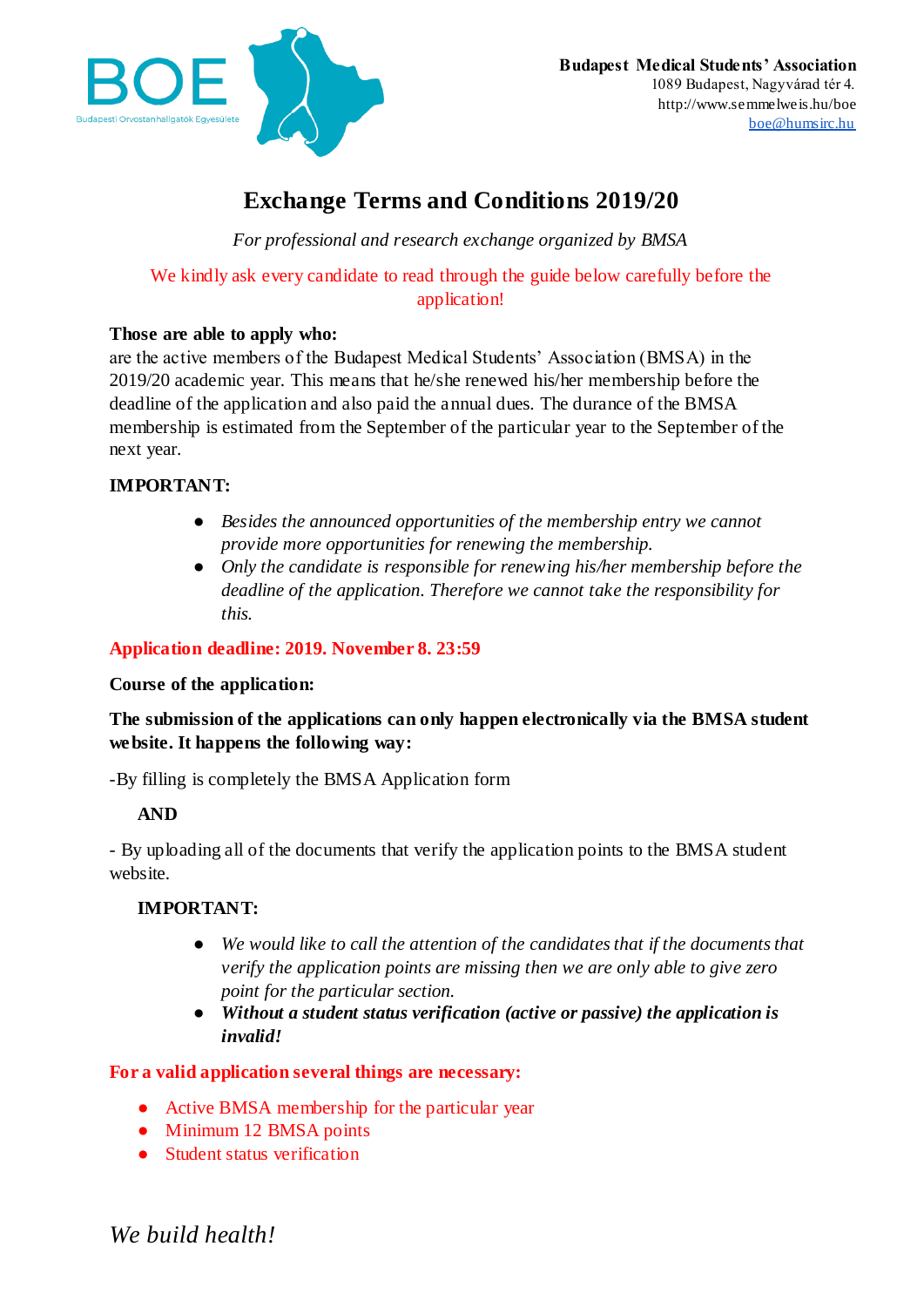

- At least a B2 level complex English language exam OR an at least B2 level complex language exam that verifies the language proficiency of the particular country
- Signed Exchange Statement (Exchange Terms and Conditions last page (the  $8<sup>th</sup>$ ) this one page is enough to be printed, signed and scanned)
- Completed and sent BMSA Application form

#### **Documents that have to be attached:**

#### **1. Student status verification**

This is the document with which the candidate is able to verify his/her active or passive student status in the 2019/20 fall semester.

*It is necessary* for the validity of the application.

*It can be obtained from* the year administrator of the Educational Department of the Dean's Office.

*The duration of preparation:* it is issued immediately.

# **2. Verification of the Grade Point Average**

The candidate is able to verify his/her grade point average of his/her last two active semesters by his/her scholastic record.

*It is necessary* for the verification of the points that are comprised in the application. *It can be obtained from* the year administrator of the Educational Department of the Dean's Office.

*The duration of preparation:* it is issued immediately.

# **3. Documents that verify language proficiency**

The candidate is able to verify his/her English language proficiency which is necessary for the application and his/her additional language proficiencies.

*It is necessary for:*

- the validity of the application: English language exam (at least complex B2 level) or if this is missing then a language exam (at least complex B2 level) that verifies the language proficiency that is necessary for the particular destination.
- the verification of the points that are comprised in the application: possible additional language exams

**IMPORTANT: The application is invalid without the above mentioned valid English language exam (or the language exam that verifies the language proficiency of the particular destination).**

**For more information on the exact language proficiency necessities visit [www.ifmsa.org](http://www.ifmsa.org/) website Exchange Conditions.**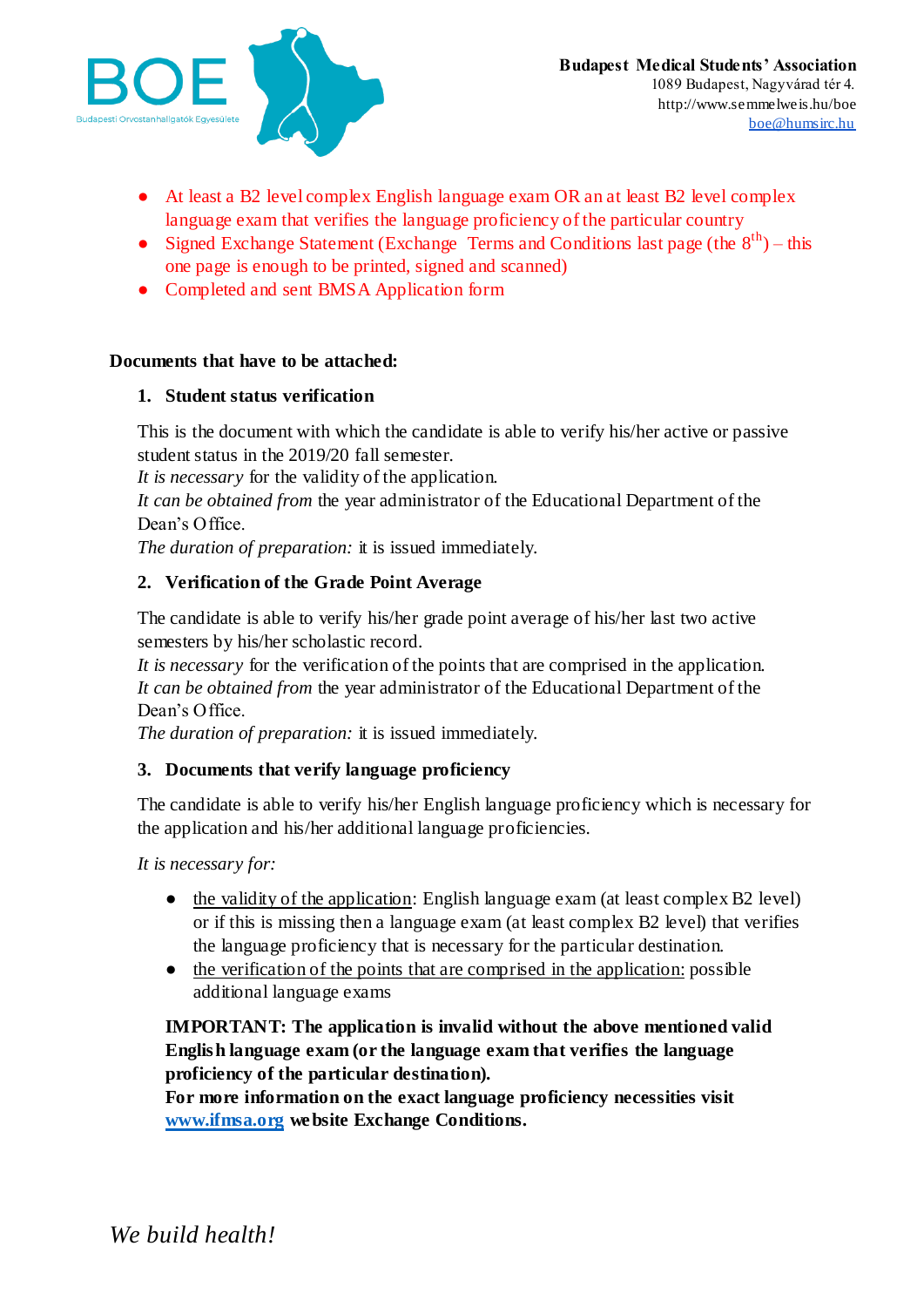

# **4. Documents that verify research activity**

With these documents the candidate is able to verify his/her completed research activity. It is necessary for the verification of the points that are comprised in the application. This can be:

### *a) TDK work verification*

*This certification can be obtained* from the TDT office (Semmelweis Egyetem Nagyvárad téri Elméleti Tömb, 1089 Budapest, Nagyvárad tér 4. fszt.4.)

● For more information on the acquisition of the certification: <http://tdk.semmelweis.hu/altalanosinformaciok/igazolas-a-tdk-munkarol>

*Date of preparation:* **The certifications can be received in the TDK office from the third working day estimated from the submission of the postulation. It is recommended not to leave the postulation of the certification for the last minute as the office receives a lot of similar certifications at this time.**

- b) *Verification of presentation at a professional conference (Semmelweis TDK conference; other national and international conferences) Verification happens by* the uploading of the submitted abstract
- c) *Verification of an article in a medical journal Verification happens by* attaching the copy of the first page of the article.
- d) *Verification of demonstrator job Verification happens by* obtaining a verification issued by the institution – when, where, how many semesters *The duration of preparation:* it can differ depending on institutions – it is recommended to ask quite early
- e) *Verification of place achieved at an academic competition Verification happens by* attachment of a certification or a verification

# **5. Documents that verify professional activity**

*It is necessary* for the verification of the point that are comprised in the application.

Please indicate in what type of employment you completed the particular job.

This can be:

- Verification of ambulance job
- Verification of nurse job

*Verification happens by* attachment of the contract or the verification issued by the employer, which validates the numbers of the working hours from the beginning of the job.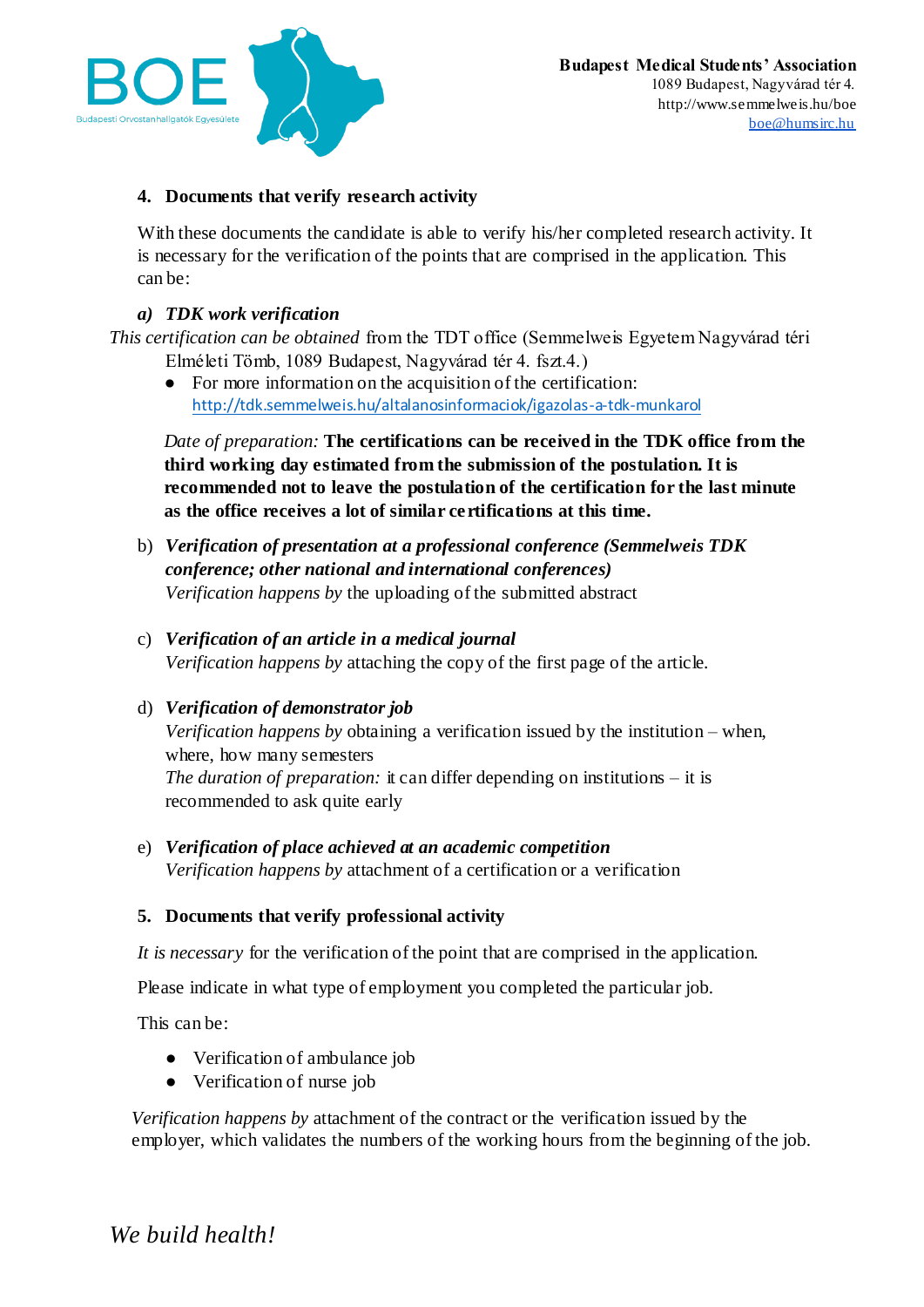

# **6. University public activity:**

*It is necessary* for the verification of the points that are comprised in the application.

**It can be obtained** by the attachment of the copy of the verification issued by the president of the university association or his/her appointed deputy.

**IMPORTANT: We would like to call every candidate's attention that in the case of the documents mentioned in 4.-6. points we are only able to accept terminated semesters when it comes to application. Therefore, the 2019/20 fall semester activities cannot be comprised in the application.**

**The documents that verify the application points should be uploaded to the Documents at the BMSA student website.**

# **During the application the total score is calculated as follows:**

Application points + BMSA points

# **For a valid application at least 12 BMSA points are necessary.**

For more information on the Application points that can be gained during the application you can read the Integrated BMSA point system, which is available at the <http://semmelweis.hu/boe/> website at the Exchange / Documents.

The students' points resulting from BMSA work are monitored by the Management at the BMSA student website.

# **Enclosure of gained points:**

The period of point collection is up to 2019. 11. 05. 23:56.

**You are kindly asked to give the documents that verify the presented prevention classes and other activities to the officers of the prevention sections until at latest 2019.11. 05. 4 p.m.**

#### **Replacement of missing documents:**

It is possible at any time *before the deadline of the application*. We kindly ask every candidate to be really careful when collecting and sending the necessary documents.

After the deadline, **2019.11.08.23:59**, of the application the documents mentioned in points 4.-6. can not be replaced anymore.

# **IMPORTANT:**

- **The documents mentioned in points 1.-3. and the signed Exchange Statement CANNOT be replaced after the deadline of the application.**
- **During appeal we cannot accept any complaint regarding missing documents** – we reject appeals resulting from this kind of issue.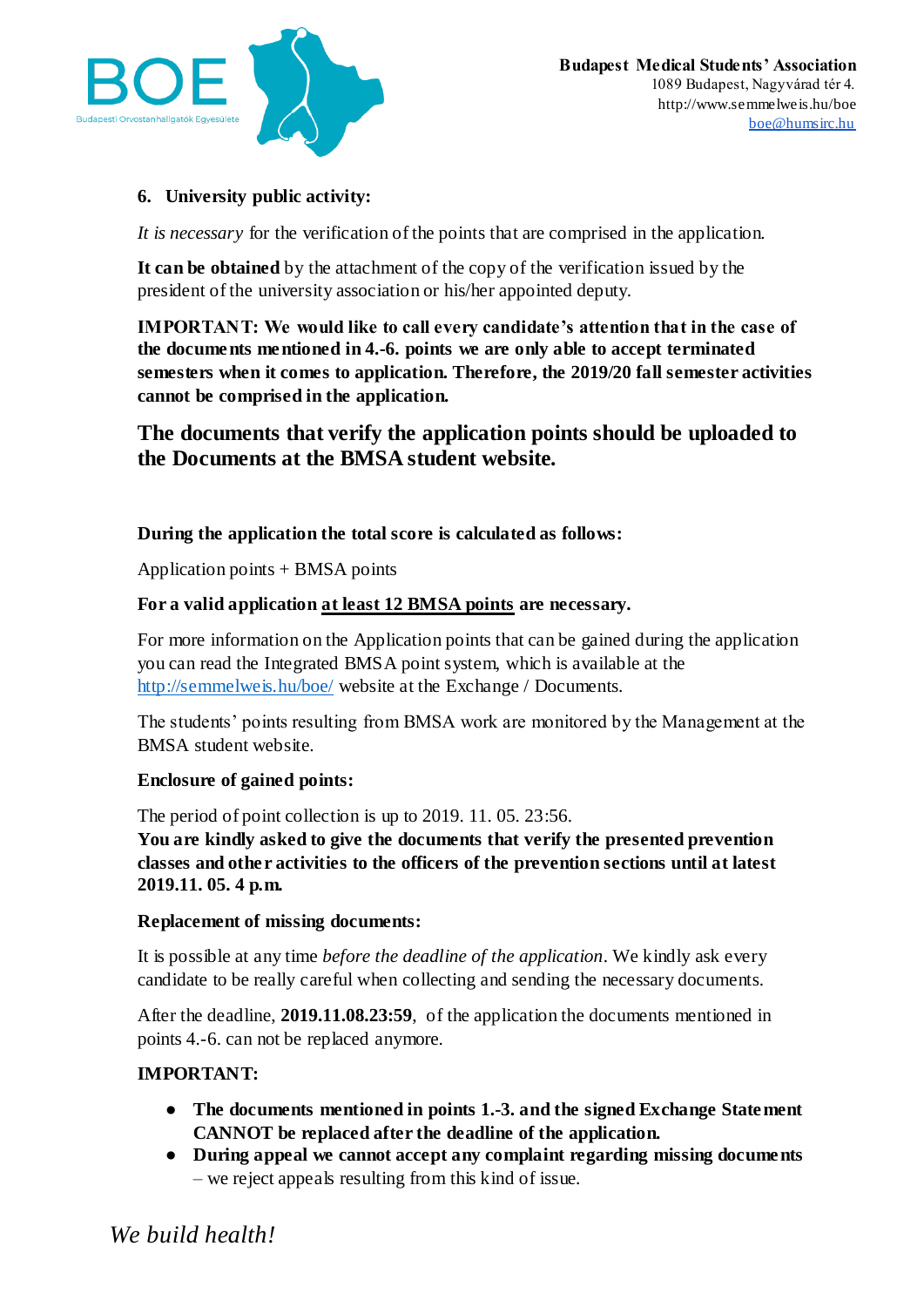

### **Announcement of application ranking:**

The evaluation of the application usually happens at the first weekend after the deadline of the application. The announcement of the ranking can be expected to take place on **2019.11.10**..

### **Appeal:**

After the evaluation of the applications we provide opportunity for appeal. In this case we allow the candidate to inspect his/her application and to discuss the applied point system.

#### **Days appointed for appeal: 2019.11. 11-12.**

We inform every candidate in email on the exact location and time of the appeal. During the appeal the replacement of the missing documents is not possible.

#### **Professional and research exchange spot distribution ceremony:**

The date of the distribition ceremony is **2019. November 13**. At the ceremony the order of students choosing their country is determined by the final total score.

We would like to call every candidate's attention that during the ceremony students choose and win a country. The students completing exchange are distributed into cities by the host country. Budapest Medical Students' Association is not assigned to complete this job, therefore it cannot be taken responsible for it.

#### **IMPORTANT:**

- *Only one spot can be gained at the ceremony.*
- *If the student would like to participate at more exchange then he/she can apply at the additional application.*

#### **Additional application:**

We announce an additional application for the remained and cancelled places after the spot distribution ceremony in Budapest. This additional application takes place not much after the date of the ceremony.

If there are remained places even after this then the places are distributed at a national additional application. At here all of the remained exchange places of the four Hungarian organizations are announced and every member of the four university organizations are able to apply for these places.

During the Budapest and the national additional applications, the students are ranked by the BMSA (DOE, POE, SZOE) points, and they can gain their chosen exchange places based on these points.

#### **Non-attendance of the spot distribution ceremony:**

If a student cannot participate at the spot distribution ceremony due to any reason, he/she can appoint someone to represent him/her when it comes to choosing the country.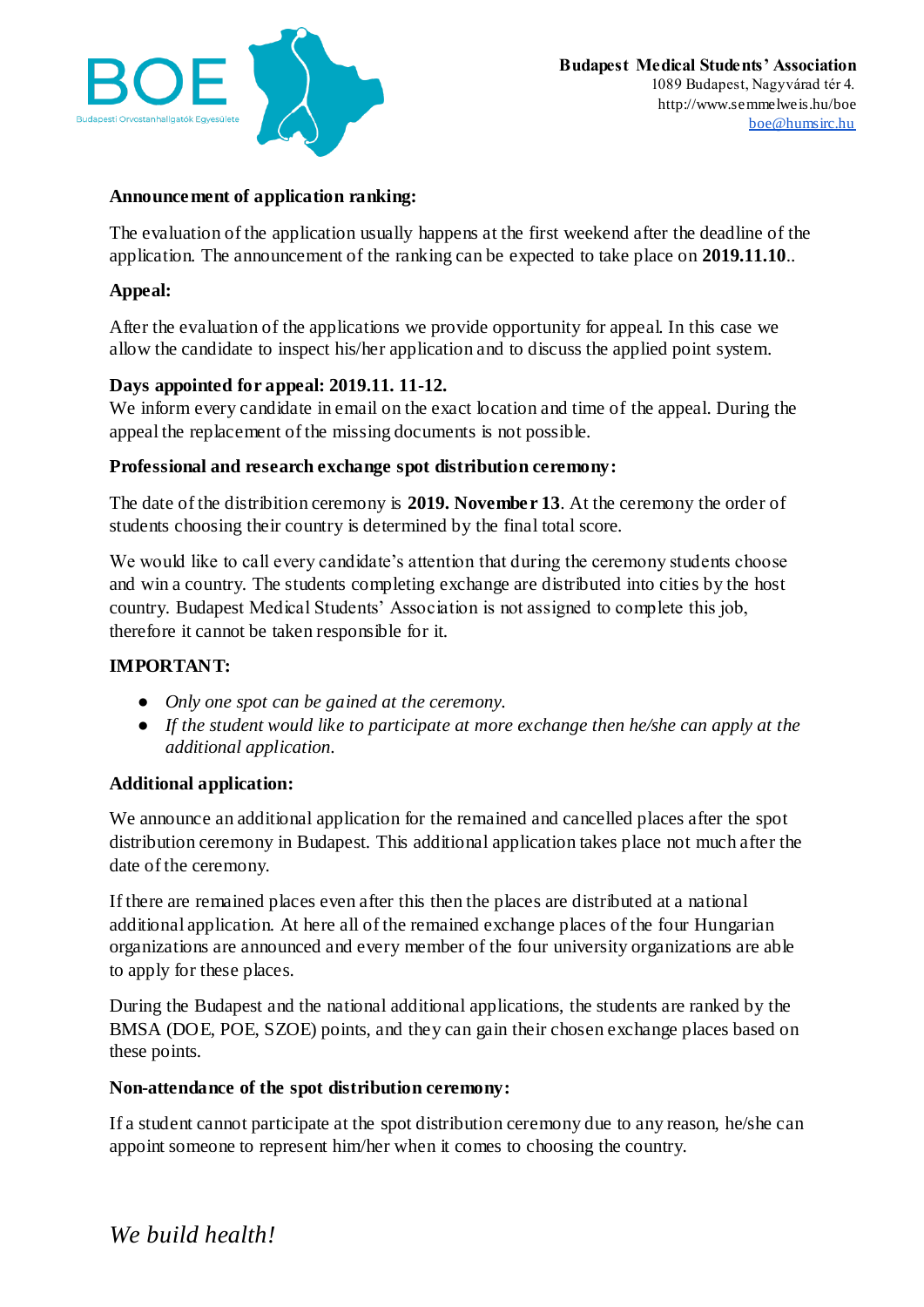

Conditions regarding the representation:

- Filled authorization statement that has to be sent to the leoout budapest@humsirc.hu email address until **at latest 2019.11.12. 23:59!**
- The appointed representative **has to meet** the person who is responsible for the Travelling professional exchange on the day of the classification ceremony. This meeting has to take place before the classification ceremony and the appointed representative has to have the authorization statement with him/her.
- When the name of the candidate is heard, the appointed candidate can choose a country for the candidate. **The exchange contract is only valid if the appointed representative pays the bilateral fee, which is 20 000 Ft, in cash and also the deposit which is 5 000 Ft.** These payment have to take place right after the classification ceremony.

# **If and candidate obtained a country, then he/she has to pay the following prices:**

● **Deposit (The payment is also necessary in case of a bilateral and unilateral exchange): 5000 Ft**

This money is returned if the IFMSA Certificate is presented after the exchange and the travelogue on the exchange is handed in.

● **Bilateral fee in case of bilateral exchange: 40 000 Ft** The student pays this money to BMSA, which is used for the supplies of the foreign exchange students coming to Budapest. Similarly, the student travelling from Hungary is supplied by the bilateral fee paid by the medical students of the particular country.

● **Unilateral fee in case of a unilateral exchange:** If an candidate chooses a country with which there is a unilateral contract, then he/she must pay a unilateral fee determined by the host country. This price has to be paid in when and how the host country determines it.

# **For more information visit the [http://www.ifmsa.org](http://www.ifmsa.org/) Exchange Conditions.**

# **Date of payment:**

- Deposit: right after the classification ceremony in cash.
- Bilateral fee:
	- first installment: 20 000 Ft, right after the spot distribution ceremony on the site in cash
	- second installment: 20 000 Ft, until 2020. January 31. 23:59 by transferring it to the account of BMSA

# **IMPORTANT:**

**If the payment does not take place until the certain deadline, the application is not valid anymore.** The paid **deposit** is returned by the organization if the exchange is cancelled due to any reason. Moreover the money is returned if the IFMSA Certificate is presented after the exchange and the travelogue on the exchange is handed in.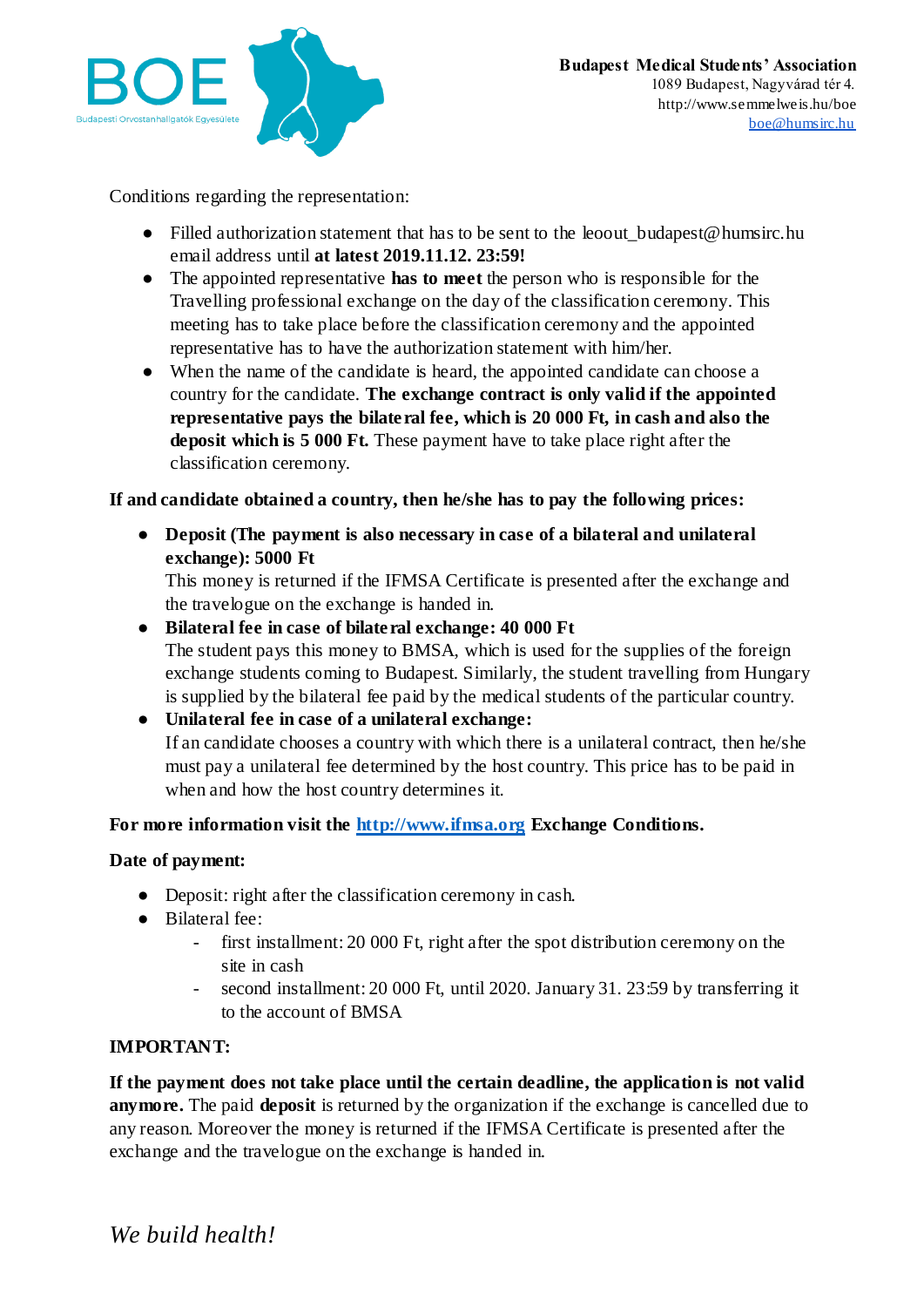

### **When can the gained exchange take place?**

If your place is not for a particular month, then you can complete your exchange at any time between 2019. April 1. and 2020. March 31. For more information on the host period of the certain cities, read the Exchange Conditions at the IFMSA website.

#### **Cancellation:**

If the exchange does not happen due to any reason then the already paid participation fee has to be used for the support of BMSA, it cannot be returned to the student. The zeroed points, resulting from the choice of exchange place, can be only returned to the student if the exchange is cancelled by the IFMSA, the host country or BMSA.

#### **Note:**

We would like to call every candidate's attention that by obtaining an exchange place, the student has an opportunity for participating at an exchange *in one particular country*.

The designation of the *exact place, date and hospital department/project* of the exchange is the job of the National Exchange Officer (NEO) in case of professional exchange or it is the job of the National Officer on Research Exchange (NORE) in case of research exchange. Therefore the modification of this does not belong to the scope of the Budapest Medical Students' Association (BMSA) and we cannot take responsibility and guarantee for this.

In case of an obtained application the student is responsible for obtaining the documents that are specified in the exchange conditions of the host country and these documents have to be given to the host country. If this does not take place then the application becomes inva lid.

Every duty and cost regarding travelling, occurring insurances and visa is the burden of the student.

During the completion of the process of the application we can provide guidance and help but when it comes to obtaining and sending the documents that are asked by the host country and also **the sending of the Application Form (AF) is completely the responsibility and duty of the student.**

We would like to call the attention that the earlier the AF is sent, the more chance it gives when it comes to obtaining the preferred city.